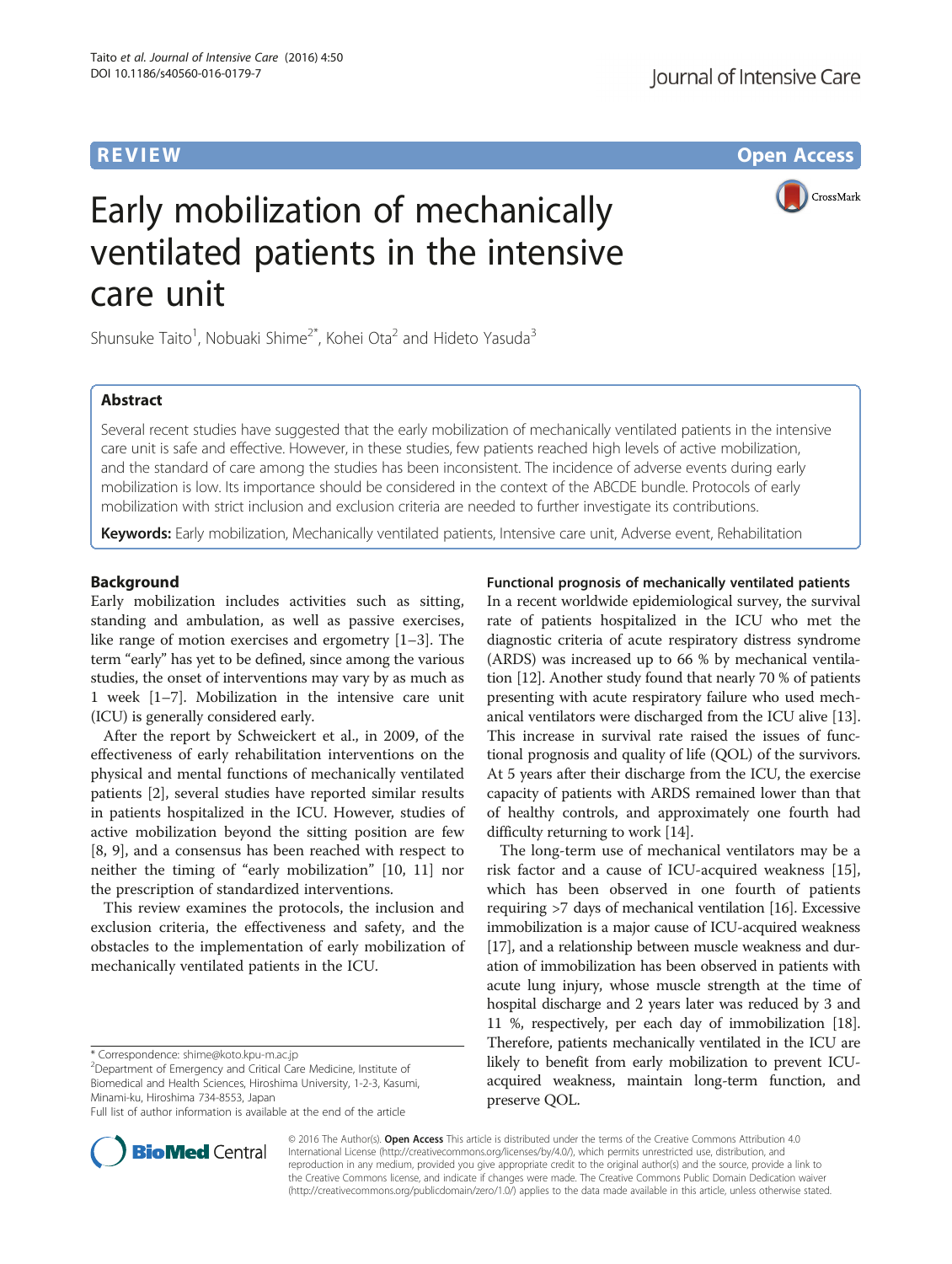# Effectiveness of early mobilization

While early mobilization has become easier to implement, few randomized trials have examined its effectiveness in mechanically ventilated patients (Table [1](#page-2-0)). In a landmark study, Schweickert et al. randomly assigned 104 mechanically ventilated patients to early physical and occupational therapy versus usual care, and compared the proportions of patients in each group who returned to independent functional status at the time of discharge from the hospital [[2\]](#page-5-0). An independent functional status at hospital discharge was regained by 59 % of patients in the intervention group, in whom early mobilization began at a mean of 1.5 days after the onset of mechanical ventilation, compared with 35 % of patients in the control group in whom early mobilization began at a mean of 7.4 days ( $P = 0.02$ ). Patients in the early mobilization group also suffered from shorter periods of delirium and required fewer days of recurrent mechanical ventilation than the control group during 28 days of follow-up. Burtin et al. evenly assigned 90 mechanically ventilated patients to (a) a 20-min session of bicycle ergometer exercise daily, 5 days/week, in addition to standard care, versus (b) standard care only, and compared the outcomes of 6-min walk tests at the time of discharge from the hospital [\[3](#page-5-0)]. In the intervention group, the median 196 m covered in 6 min was significantly longer than the median 143 m covered in the control group. Furthermore, physical function ascertained by the 36-item Short-Form Health Survey were significantly greater in the intervention than in the control group, and the quadriceps femoris strength at discharge were significantly increased in the intervention group, but not in the control group.

Other studies, however, have not confirmed the efficacy of early mobilization. Two randomized trials including >100 mechanically ventilated, critically ill patients, observed insignificant improvements in physical function after intensive physical therapy [[4, 5\]](#page-5-0). More recent, single-center randomized controlled trial, including 300 patients cared in ICU with acute respiratory failure requiring mechanical ventilation, has reported that daily standardized rehabilitation therapy consisting of passive range of motion, physical therapy, and progressive resistance exercise did not result in decreased duration of mechanical ventilation, hospital or ICU length of stay, and long-term physical function in comparison with usual care [\[7](#page-6-0)]. Another small, randomized pilot trial reported a significant increase in activity level in an intervention group after undergoing gait training in the ICU, though the length of stay in the ICU and the activity level 6 months later were similar in both study groups [[6\]](#page-6-0).

Differences in the interventions imposed in both groups may explain the insignificant effect of early mobilization. In one "negative" study, only 52 % of the

planned participants in the intervention group were mobilized early, and 52 % of the patients assigned to the usual care group were mobilized early out of bed [\[19](#page-6-0)]. In addition, the time to first intervention or the interventions performed before randomization may influence the study results. In another negative study, the interventions began after eight ventilator days and detailed information regarding the intensity of physical therapy before randomization was not specified [\[5](#page-5-0), [20](#page-6-0)].

Further studies and analyses are needed to accurately measure the effectiveness of early mobilization, where the contents of "standard care" and the length of the intervention are clearly defined.

### Early mobilization in the ABCDE bundle

The "ABCDE bundle" is a strategy incorporated awakening and breathing coordination, delirium monitoring/management, and early exercise/mobility. It was proposed by Vasilevskis et al. in 2010, aiming at improving the prognosis of mechanically ventilated patients in the ICU by preventing delirium and ICU-acquired weakness [[21](#page-6-0)]. The application of all steps, from A to E, to critically ill patients facilitates early mobilization as a voluntary activity during optimal sedation and analgesia. The implementation of the ABCDE bundle shortens the time spent on the ventilator, decreases the incidence of delirium, and increases the rate of early ambulatory mobilization practice [\[22\]](#page-6-0). A survey submitted in the state of Michigan in the USA revealed that early mobilization was adopted by 64 % of hospitals, though only 12 % included the whole ABCDE bundle [[23](#page-6-0)]. Standing, walking, and gait exercises can reach higher levels of performance when whole ABCDE bundles are practiced. It is noteworthy that performing the A to D bundle is a prerequisite in order to effectively achieve early mobilization.

## Adverse events

The incidence of adverse events during early mobilization is shown in Table [2.](#page-4-0) Although the majority of studies reported a <5 % incidence of adverse events [[2](#page-5-0)–[6](#page-6-0), [24](#page-6-0)–[28](#page-6-0)], it reached 16 % in one study [[29](#page-6-0)], perhaps because of differences in the definitions of adverse events. Some studies have reported fatal adverse events, including extubation or desaturation; however, early mobilization is generally safe.

### Inclusion and exclusion criteria and protocols

Each study of early mobilization in the ICU chooses independently its inclusion/exclusion criteria. In addition, protocols of early mobilization are inexistent, including in hospitals where it is being practiced [[30\]](#page-6-0). Consensus statements regarding the performance of exercise by mechanically ventilated patients [\[31](#page-6-0)], or risk categories and safety criteria have been proposed in clinical guidelines of physical therapy and rehabilitation for patients in ICU [\[32\]](#page-6-0). Since 2014, the Early Rehabilitation Committee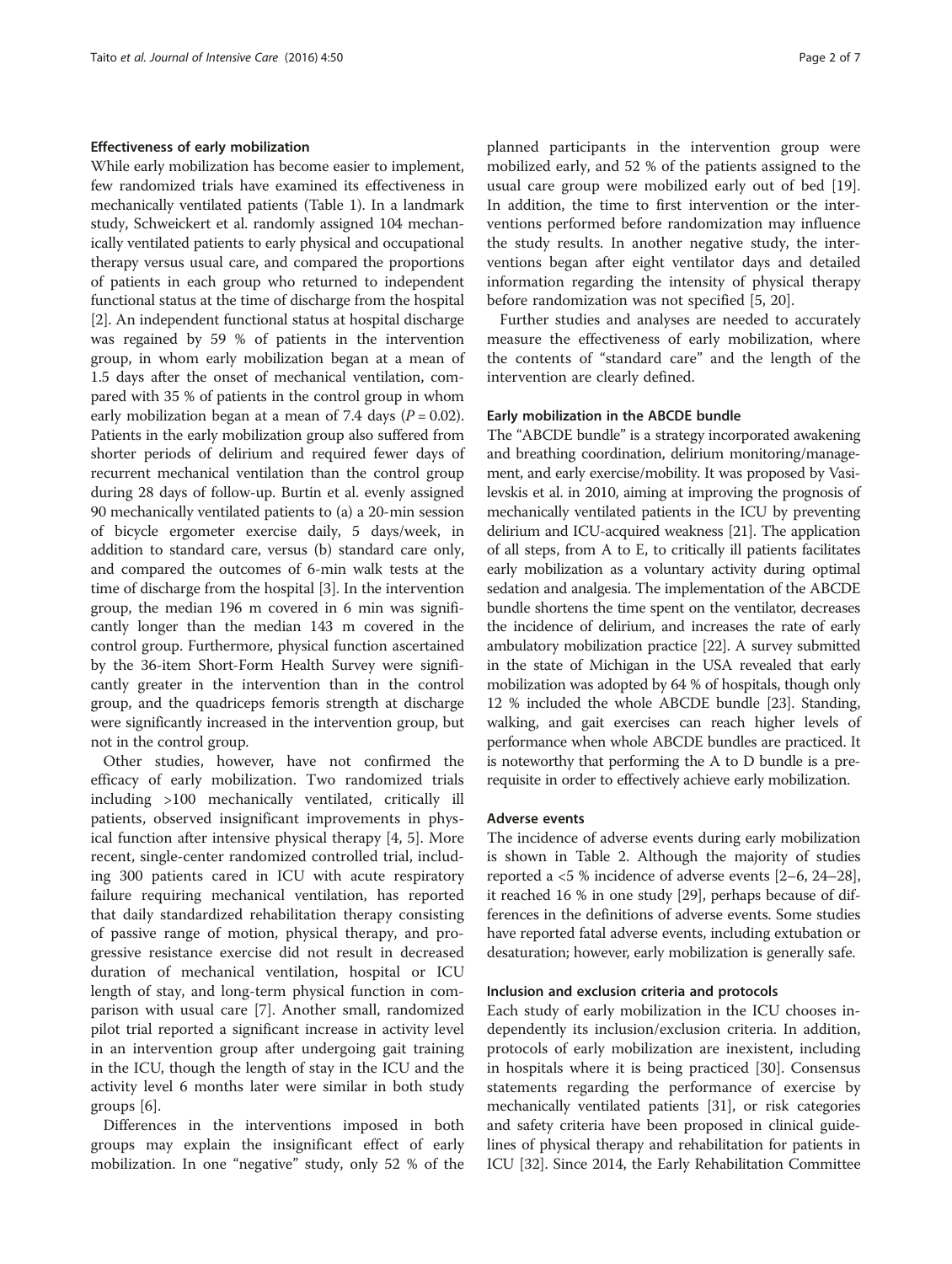| Reference # | $\eta$ | Study group                                                                                                                                                                                                                                                                                                                                     |                                                                                                                                                                                                         | Days between intubation and onset of |         | Outcomes                                                                                                                                                                                                                                                                                                                                                                          |
|-------------|--------|-------------------------------------------------------------------------------------------------------------------------------------------------------------------------------------------------------------------------------------------------------------------------------------------------------------------------------------------------|---------------------------------------------------------------------------------------------------------------------------------------------------------------------------------------------------------|--------------------------------------|---------|-----------------------------------------------------------------------------------------------------------------------------------------------------------------------------------------------------------------------------------------------------------------------------------------------------------------------------------------------------------------------------------|
|             |        | Intervention                                                                                                                                                                                                                                                                                                                                    | Control                                                                                                                                                                                                 | Intervention                         | Control |                                                                                                                                                                                                                                                                                                                                                                                   |
| $[2]$       | 104    | Exercise and mobilization                                                                                                                                                                                                                                                                                                                       | Standard care                                                                                                                                                                                           | 1.5                                  | 7.4     | Primary: number of patients returning to<br>independent functional status (ability to<br>perform 6 daily activities and walking<br>independently) at time of discharge from<br>hospital.<br>Secondary: (1) number of hospital days<br>with delirium<br>(2) number of ventilator-free days during<br>first 28 days of hospitalization<br>(3) length of stay in ICU and in hospital |
| $[3]$       | 90     | Usual care + bicycle<br>ergometer, 20 min/day, at<br>an intensity level adjusted<br>individually ×5 days/week                                                                                                                                                                                                                                   | Respiratory therapy adjusted<br>to the individual needs $+$<br>standardized sessions of<br>upper and lower extremities<br>mobilization 5 days/week                                                      | 14                                   | 10      | Primary: distance covered in 6 min at<br>time of discharge from the hospital<br>Secondary: isometric quadriceps strength<br>and functional status                                                                                                                                                                                                                                 |
| $[4]$       | 150    | Mechanically ventilated<br>patient: physical therapy<br>15 min/day<br>Non-mechanically ventilated<br>patients: physical therapy $2 \times$<br>$15 \text{ min}$<br>Exercises: walking in place,<br>moving from sitting to<br>standing, arm and leg active<br>and active resistance motion                                                        | Physical therapists provided<br>respiratory and mobility<br>management, based upon<br>individual patient assessment<br>according to unit protocols<br>Usual care was available<br>7 days/week, 12 h/day | 5                                    | 5       | Primary: distance covered in 6 min at<br>12 months<br>Secondary: Timed Up and Go Test, physical<br>function in ICU test, assessment of QOL<br>Instrument utility and short form 36 health<br>survey                                                                                                                                                                               |
| $[5]$       | 120    | Delivered for 30 min/day,<br>7 days/week, while in ICU.<br>Intensive physical therapy<br>program included:<br>1. Proper breathing<br>techniques during exercise<br>2. Progressive range of motion;<br>3. Muscle strengthening<br>exercises<br>4. Exercises to increase core<br>mobility and strength<br>5. Retraining of functional<br>mobility | Standard of care physical<br>therapy programs based<br>on national survey<br>Range of motion exercises,<br>positioning, and functional<br>mobility retraining 3 days/<br>week for 20 min in ICU         | 8                                    | 8       | Primary: short form of the continuous scale<br>physical functional performance test at<br>4 weeks<br>Secondary: number of ICU- and hospital-free<br>days on day 28; discharged home, all-cause<br>mortality on day 28, and institution-free days<br>on days 90 and 180                                                                                                            |
| [6]         | 50     | Early goal-directed<br>mobilization comprised<br>functional rehabilitation<br>treatment at the highest level<br>of activity possible for that<br>patient assessed by the ICU<br>mobility scale while receiving<br>mechanical ventilation.                                                                                                       | Not based on protocol<br>All usual unit practices<br>were continued, without<br>restrictions to physical<br>therapy or sedation practice                                                                | 3                                    | 3       | Primary: higher maximum level of activity<br>measured using the ICU mobility scale,<br>increased duration of activity measured in<br>min/day during the ICU stay compared<br>with standard care<br>Secondary: time from admission to first<br>mobilization; duration of mechanical<br>ventilation, ICU and hospital length of stay,<br>and overall duration of hospitalization;   |

# <span id="page-2-0"></span>Table 1 Randomized studies of the effects of early mobilization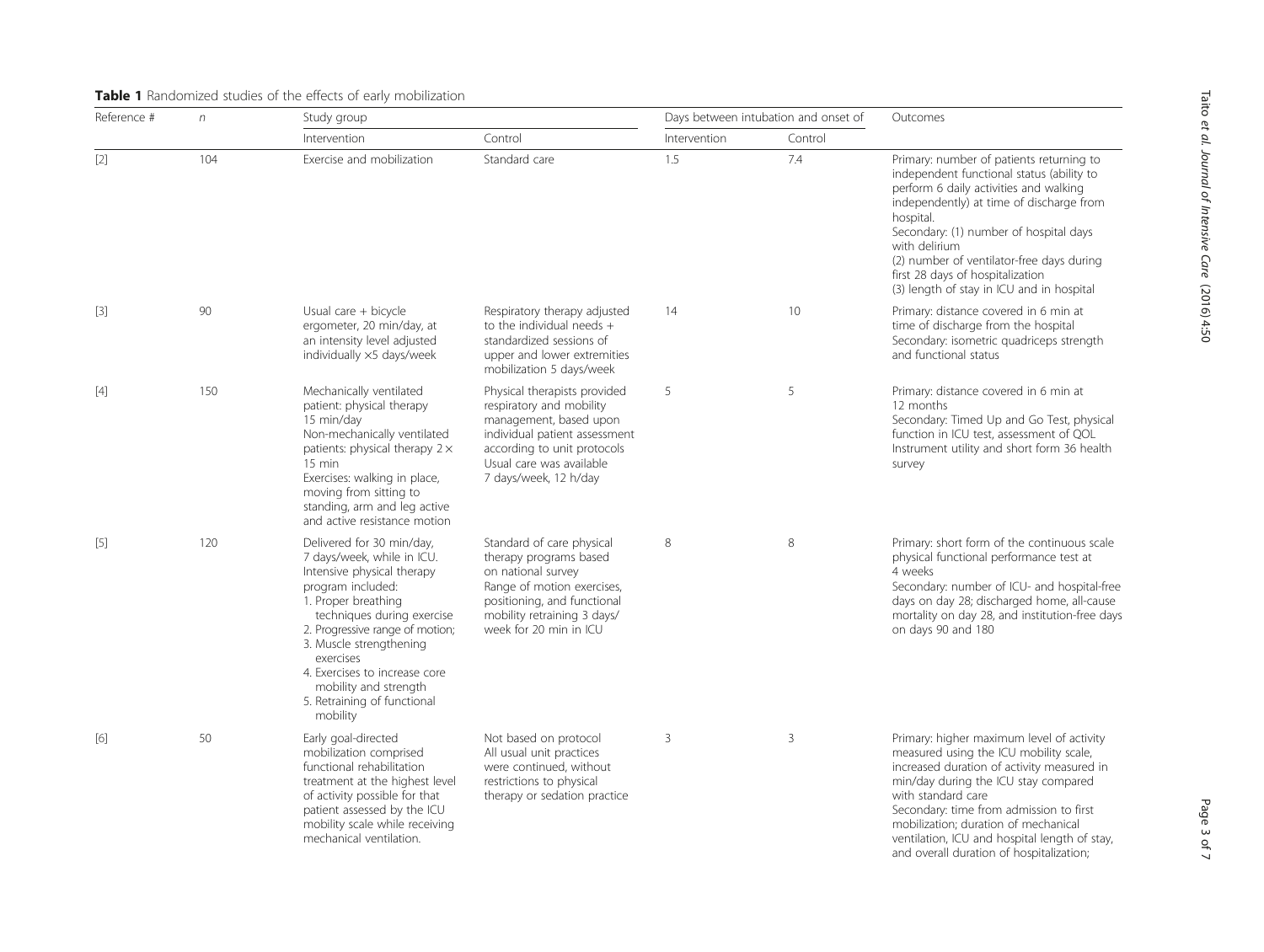|     |     |                                                                                                                                                                                                                                              |                                                                                                                        |  | serious adverse events, number of<br>ventilator- and ICU-free days on day 28;<br>measurement of physical function with the<br>physical function in ICU, the functional sta-<br>tus score in ICU, and the Medical Research<br>Council Manual Muscle Tests; ICU-acquired<br>weakness                                                                                                                                                                                                                                                                                   |
|-----|-----|----------------------------------------------------------------------------------------------------------------------------------------------------------------------------------------------------------------------------------------------|------------------------------------------------------------------------------------------------------------------------|--|----------------------------------------------------------------------------------------------------------------------------------------------------------------------------------------------------------------------------------------------------------------------------------------------------------------------------------------------------------------------------------------------------------------------------------------------------------------------------------------------------------------------------------------------------------------------|
| [7] | 300 | Standardized rehabilitation<br>therapy<br>7 days a week from<br>enrollment through hospital<br>discharge<br>protocol contained 3 exercise<br>types: passive range of<br>motion, physical therapy, and<br>progressive resistance<br>exercises | Usual care; received routine<br>care as dictated by the<br>patient's attending physician<br>from Monday through Friday |  | Primary: hospital length of stay<br>Secondary: Short Performance Physical<br>Battery score, muscular strength, short form<br>Functional Performance Inventory score,<br>36-Item Short Form Health Survey physical<br>health survey and mental health survey,<br>mini-mental state examination score<br>(measure of physical function were obtained<br>at ICU discharge, hospital discharge and 2, 4,<br>and 6 months after enrollment, health-<br>related quality-of-life measures were<br>obtained at hospital discharge and 2,4,<br>and 6 months after enrollment) |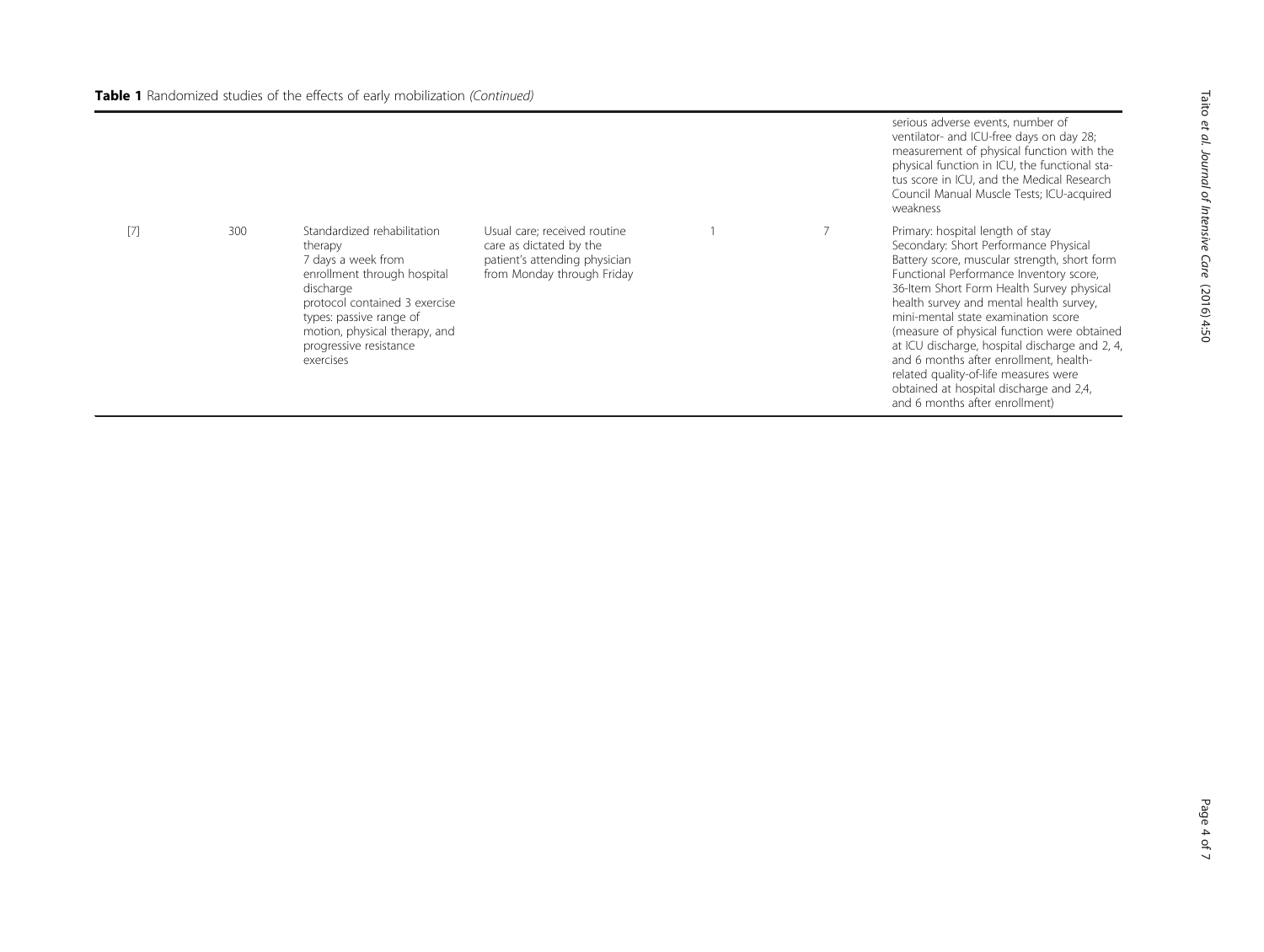<span id="page-4-0"></span>Table 2 Adverse events during early mobilization

| Reference # | $\boldsymbol{n}$ | Early mobilization intervention                                                                                                                                                                                   | Incidence of adverse events | Adverse events                                                                                                                                             |
|-------------|------------------|-------------------------------------------------------------------------------------------------------------------------------------------------------------------------------------------------------------------|-----------------------------|------------------------------------------------------------------------------------------------------------------------------------------------------------|
| $[24]$      | 103              | Active mobilization: 1449 sessions:<br>sitting on bed and in chair,<br>ambulation                                                                                                                                 | 0.96 %                      | Fall, systolic blood pressure <90 mmHq,<br>oxygen desaturation, feeding tube<br>extraction, systolic blood pressure<br>$>200$ mmHq                         |
| $[3]$       | 90               | Passive and active therapy, bicycle<br>ergometer exercise                                                                                                                                                         | 3.76 %                      | $SpO2$ < 90 %, systolic blood pressure<br>>180 mmHg, >20 % decrease in diastolic<br>blood pressure                                                         |
| $[2]$       | 104              | Passive and active range of motion,<br>sitting, balance exercises, activities of<br>daily living, transfer training, walking                                                                                      | 4.0 %                       | Patient instability (most often because of<br>perceived patient-ventilator asynchrony),<br>0.2 % serious (desaturation <80 %)                              |
| $[29]$      | 99               | Active mobilization: 498 sessions                                                                                                                                                                                 | 16 %                        | Desaturation $\geq$ 5 %, heart rate increase<br>>20 %, ventilator asynchrony/tachypnea,<br>agitation/discomfort, device removal                            |
| $[25]$      | 20               | Active mobilization: 424 sessions:<br>chair sitting, head up tilt, walking                                                                                                                                        | 3 %                         | Decreased muscle tone, hypoxemia,<br>extubation, orthostatic, hypotension                                                                                  |
| $[4]$       | 150              | Walking in place, sit to stand<br>transfers, arm and leg active range of<br>motion                                                                                                                                | None major                  |                                                                                                                                                            |
| $[26]$      | 1110             | Active mobilization: 5267 session: in-<br>bed exercise, in-bed bicycling, sitting,<br>transfer, standing, walking                                                                                                 | 0.6 %                       | Arrhythmia, MAP > 140 mmHg, MAP <<br>55 mmHg, oxygen desaturation, fall, feeding<br>tube extraction, radial artery catheter<br>removal, chest tube removal |
| $[27]$      | 637              | 16-level early progressive mobility<br>protocol                                                                                                                                                                   | Not validated               |                                                                                                                                                            |
| $[28]$      | 99               | Active mobilization: 520 sessions                                                                                                                                                                                 | 5 %                         | Respiratory distress, desaturation, tachypnea<br>or bradycardia, patient's intolerance,<br>tracheostomy removal                                            |
| $[5]$       | 120              | Proper breathing techniques during<br>exercise, progressive range of<br>motion, muscle strengthening<br>exercises, exercises designed to<br>improve core mobility and strength,<br>functional mobility retraining | 0.16%                       | Syncopal episode during a PT session,<br>readmitted to the hospital with<br>polyarthralgia                                                                 |
| [6]         | 50               | Early goal-directed mobilization                                                                                                                                                                                  | 0.96 %                      | Fall, systolic blood pressure <90 mmHg,<br>oxygen desaturation, feeding tube<br>extraction, systolic blood pressure<br>$>200$ mmHq                         |
| $[7]$       | 300              | Passive range of motion, physical<br>therapy, and progressive resistance<br>exercises                                                                                                                             | 6.0%                        | Deaths, device removals, reintubations,<br>and patient falls during physical therapy                                                                       |

of the Japanese Society of Intensive Care Medicine has developed an "evidence-based expert consensus" early rehabilitation manual. To date, only 16 % of healthcare providers have prepared protocols of early mobilization, and 36 % are planning to develop a protocol [\[10](#page-6-0), [11\]](#page-6-0). A survey submitted in the USA found that the adoption of early mobilization protocols shortens the time needed to regain a higher level of ambulatory mobility [[1,](#page-5-0) [33](#page-6-0)].

Furthermore, a 2013 survey conducted in 12 ICU in Australia and New Zealand found that among 1395 sessions of physical therapy in 192 patients, active mobilization during mechanical ventilation was used only 315 times in the absence of protocol [[34\]](#page-6-0). Based on these observations, Hodgson et al. conducted a randomized trial with a preliminary protocol intervention

program, called early goal-directed mobilization, in order to promote the active mobilization of mechanically ventilated patients. This program aimed at conducting the highest level of 30–60 min interventions based on the evaluation of ICU mobility scale [\[6](#page-6-0)]. Compared to the usual care, the intervention group reached higher levels of active mobilization and longer duration of active mobilization. Secondary endpoints, such as healthrelated QOL, anxiety, depression, activity of daily living levels, and rates of return to work were similar in both groups. A study including >500 participants is needed to evaluate patient-centered measures as primary outcome. Hospitals which had already implemented early mobilization found no significant differences in frequency of early mobilization regardless of early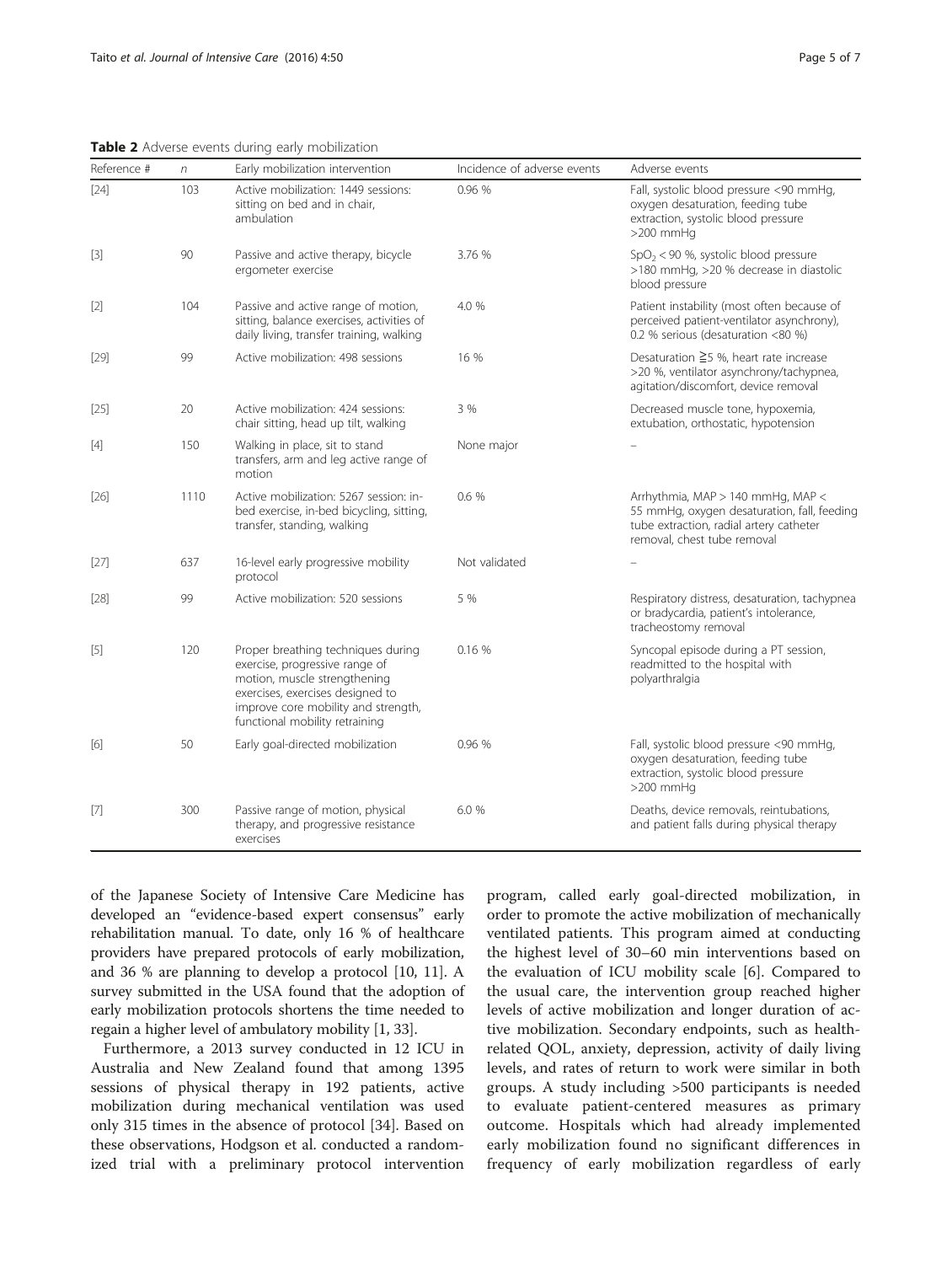<span id="page-5-0"></span>mobilization protocols [\[30](#page-6-0)], suggesting that, in hospitals that are already practicing early mobilization, protocols are of uncertain efficacy.

# Current status and further studies

Although early mobilization is a safe and effective procedure (Table [2](#page-4-0)), surveys performed at multiple sites have revealed that active mobilization beyond sitting is not commonly practiced, and that it varies among countries.

A survey conducted in 38 Australian and New Zealander ICU in 2009 and 2010 revealed that exercise was limited to the bed in 28 % of 514 patients, and that 25 and 18 %, respectively, performed standing and walking exercises, while no standing and walking exercises were performed by mechanically ventilated patients [\[9](#page-6-0)]. Another survey conducted in 2010 and 2011, reported that only 60 % of patients in Australian and 40 % in Scottish ICU reached a level of active mobilization higher than sitting [\[35\]](#page-6-0), while in 116 German ICU in 2011, 185 of 783 mechanically ventilated (24 %) and only 8 % of tracheally intubated patients reached a level of early mobilization higher than sitting [[8](#page-6-0)]. In the American state of Washington, a questionnaire submitted in 2012 and 2013 revealed that a wide range of motion exercises was routinely practiced in >70 % of hospitals, while only approximately 10 % conducted sitting and standing exercises routinely [[33](#page-6-0)]. In contrast, a survey submitted to Japanese providers of intensive care revealed that range of motion exercises are often practiced, including sitting and standing exercises in 60 and 40 % of patients, respectively [\[10, 11\]](#page-6-0). Further studies are warranted to evaluate the effects of early mobilization in Japanese ICU, where extensive exercises are widely practiced.

#### Impediments and strategies

Based on 40 previous studies, Dubb et al. identified 28 obstacles in the way of early mobilization, including 14 (50 %) related to patients; five structural barriers (18 %), five related to the cultures of ICU (18 %); and four process-related impediments (14 %) [\[36](#page-6-0)]. They offered >70 solutions or strategies to deal with each barrier. The obstacles to early mobilization may vary depending on the physician(s), nurse(s), and physical therapist(s) involved in the care of each patient [[37](#page-6-0), [38](#page-6-0)]. Inter-professional collaboration needs to be developed with a view to create educational programs and research projects to address the challenges represented by the early mobilization of mechanically ventilated patients in the ICU.

# Conclusions

Despite multiple recent studies claiming the safety and effectiveness of early mobilization of mechanically ventilated patients, convincing trials remain few. Early has not been accurately defined, and the differences between intervention and standard care vary among studies. The methods and frequency of standardized early mobilization of mechanically ventilated patients remain unsettled. In addition, the number of the studies included is not big enough and their sample sizes are limited. The generalizability of the findings in this review would therefore be open to question. Additional clinical trials are needed to confirm the efficacy of early mobilization of mechanically ventilated patients in the ICU.

#### Abbreviations

ARDS, acute respiratory distress syndrome; ICU, intensive care unit; QOL, quality of life

#### Acknowledgements

There are no acknowledgements to be declared.

#### Funding

There is no funding to be declared.

#### Availability of data and materials

The dataset supporting the conclusions of this article is included within the article.

#### Authors' contributions

ST and NS wrote the manuscript. KO and HY critically reviewed and revised the manuscript. All authors have read and approved the final version of the manuscript.

#### Competing interests

The corresponding author states that NS had been received speaking fees from Pfizer.

#### Consent for publication

Not applicable.

#### Ethics approval and consent to participate

Not applicable.

#### Author details

<sup>1</sup> Division of Rehabilitation, Department of Clinical Practice and Support, Hiroshima University Hospital, 1-2-3, Kasumi, Minami-ku, Hiroshima 734-8551, Japan. <sup>2</sup>Department of Emergency and Critical Care Medicine, Institute of Biomedical and Health Sciences, Hiroshima University, 1-2-3, Kasumi, Minami-ku, Hiroshima 734-8553, Japan. <sup>3</sup>Department of Intensive Care Medicine, Kameda Medical Center, 929, Higashi-cho, Kamogawa, Chiba 296-8602, Japan.

#### Received: 17 June 2016 Accepted: 21 July 2016 Published online: 29 July 2016

#### References

- 1. Morris PE, Goad A, Thompson C, Taylor K, Harry B, Passmore L, et al. Early intensive care unit mobility therapy in the treatment of acute respiratory failure. Crit Care Med. 2008;36:2238–43.
- 2. Schweickert WD, Pohlman MC, Pohlman AS, Nigos C, Pawlik AJ, Esbrook CL, et al. Early physical and occupational therapy in mechanically ventilated, critically ill patients: a randomised controlled trial. Lancet. 2009;373:1874–82.
- 3. Burtin C, Clerckx B, Robbeets C, Ferdinande P, Langer D, Troosters T, et al. Early exercise in critically ill patients enhances short-term functional recovery. Crit Care Med. 2009;37:2499–505.
- 4. Denehy L, Skinner EH, Edbrooke L, Haines K, Warrillow S, Hawthorne G, et al. Exercise rehabilitation for patients with critical illness: a randomized controlled trial with 12 months of follow-up. Crit Care. 2013;17:R156.
- 5. Moss M, Nordon-Craft A, Malone D, Van Pelt D, Frankel SK, Warner ML, et al. A randomized trial of an intensive physical therapy program for acute respiratory failure patients. Am J Respir Crit Care Med. 2016;193:1101–10.